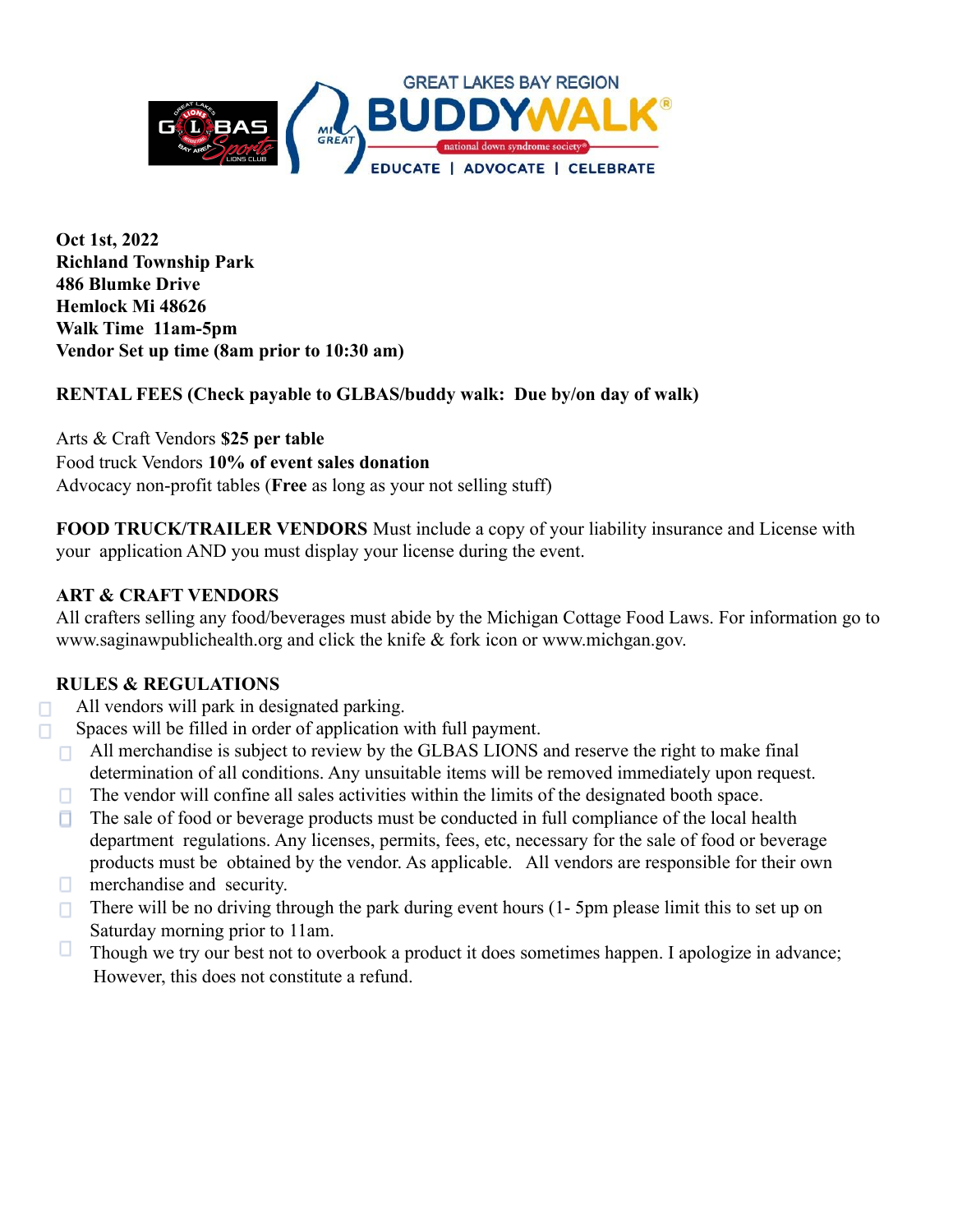

#### **RESPONSIBILITIES**

Vendors must provide their own setup; tables(we have picnic tables only), chairs and table covering (Canopy is optional). Each exhibitor is responsible for his/her property.

If you require electricity please consider bringing a generator if you're a food truck. There are very few outlets available.

No selling outside of the assigned table/area!

Please provide an accurate list of merchandise with application.

After unloading please remove all vehicles to specified parking for Vendors.

All exhibitors are responsible for the State Sales Tax and must display a tax ID number if applicable. WE DO NOT SUPPLY TENTS OR CHAIRS (we have picnic tables available all other tables brought by vendors)!

All local and state Covid health regulations will be followed. Please social distance and wear a mask when required by heath ordinances.

If there is inclement weather the makeup day for the walk will be Sunday Oct 2nd same time.

### **\*\*Please make Checks payable to: GLBAS**

### **Buddy Walk; mail to: 4342 Sherman Saginaw Mi. 48604**

Kate Dupuis Asst. Event Coordinator 4342 Sherman Saginaw, MI 48604 (989) 798-8661 [fosterkathryn@att.net](mailto:fosterkathryn@att.net)